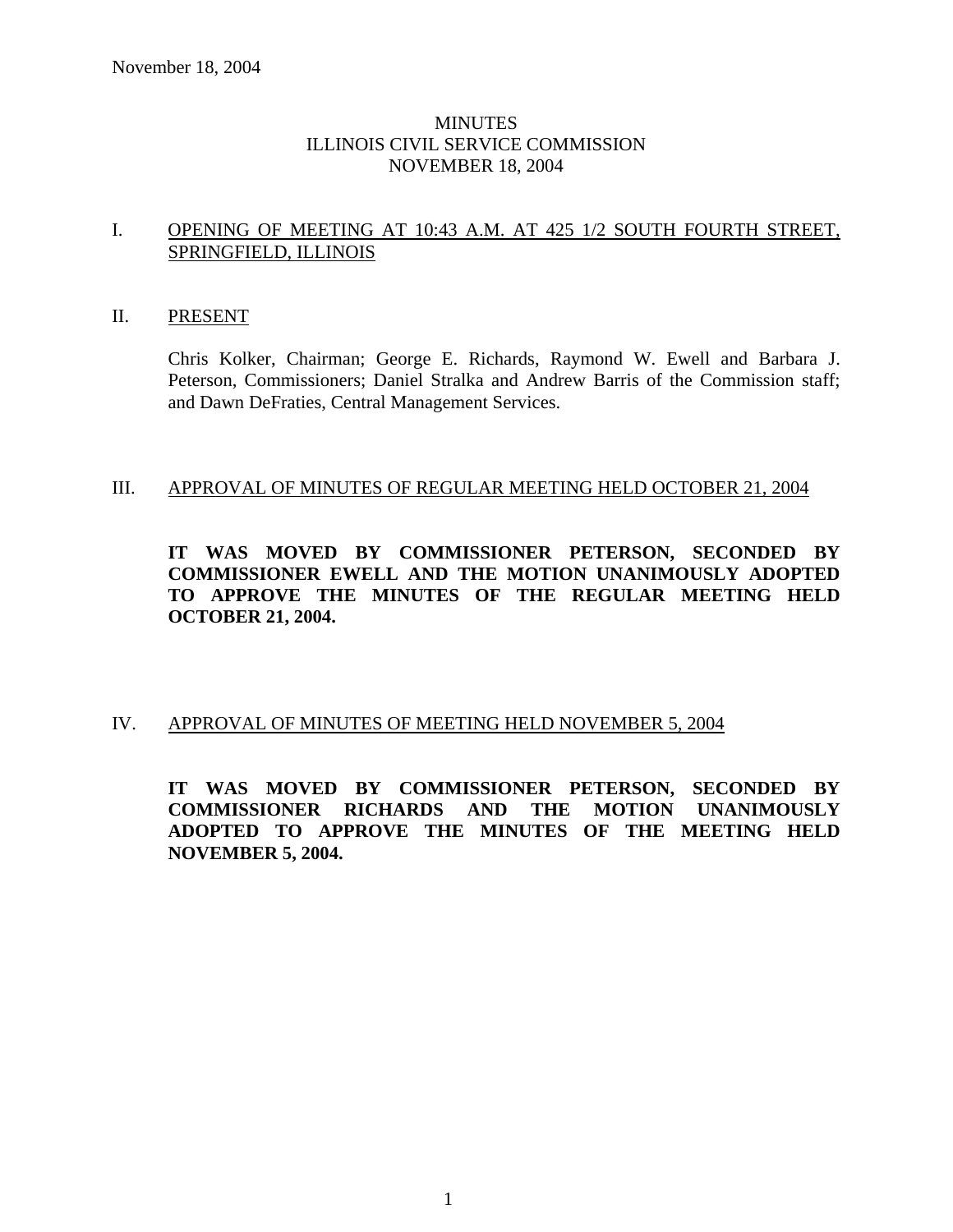#### V. EXEMPTIONS UNDER SECTION 4d(3) OF THE PERSONNEL CODE

#### **Report on Exempt Positions** A.

|                                       | Total            | Number of Exempt |
|---------------------------------------|------------------|------------------|
| <u>Agency</u>                         | <b>Employees</b> | Positions        |
|                                       |                  |                  |
|                                       |                  |                  |
|                                       |                  |                  |
|                                       |                  |                  |
| Central Management Services  1253 111 |                  |                  |
| Children and Family Services 3492 41  |                  |                  |
|                                       |                  |                  |
|                                       |                  |                  |
|                                       |                  |                  |
|                                       |                  |                  |
|                                       |                  |                  |
|                                       |                  |                  |
|                                       |                  |                  |
|                                       |                  |                  |
|                                       |                  |                  |
|                                       |                  |                  |
|                                       |                  |                  |
|                                       |                  |                  |
|                                       |                  |                  |
|                                       |                  |                  |
|                                       |                  |                  |
|                                       |                  |                  |
|                                       |                  |                  |
|                                       |                  |                  |
|                                       |                  |                  |
|                                       |                  |                  |
|                                       |                  |                  |
|                                       |                  |                  |
|                                       |                  |                  |
|                                       |                  |                  |
|                                       |                  |                  |
|                                       |                  |                  |
|                                       |                  |                  |
|                                       |                  |                  |
|                                       |                  |                  |
|                                       |                  |                  |
|                                       |                  |                  |
|                                       |                  |                  |
|                                       |                  |                  |
|                                       |                  |                  |
|                                       |                  |                  |
|                                       |                  |                  |
|                                       |                  |                  |
|                                       |                  |                  |
|                                       |                  |                  |
|                                       |                  |                  |
|                                       |                  |                  |
|                                       |                  |                  |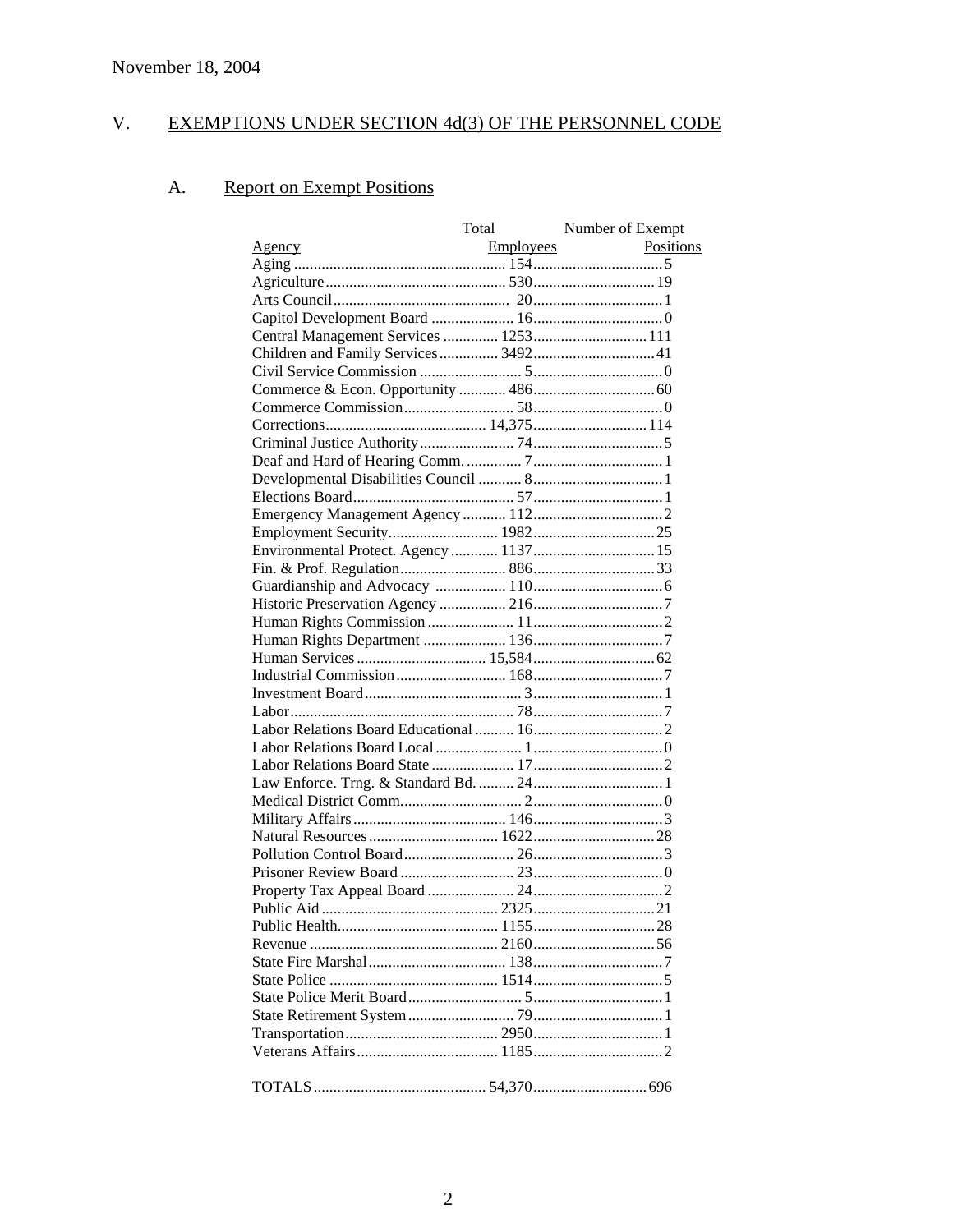#### B. Governing Rule - Jurisdiction B Exemptions

- a) Before a position shall qualify for exemption from Jurisdiction B under Section 4d(3) of the Personnel Code, the position shall be directly responsible to:
	- 1. The Governor, or
	- 2. A departmental director or assistant director appointed by the Governor, or
	- 3. A board or commission appointed by the Governor, or
	- 4. The head of an agency created by Executive Order, or the director or assistant director of an agency carrying out statutory powers, whose offices are created by the Governor subject to legislative veto under Article V, Section 11, of the Constitution of 1970, which agency head, director, or assistant director may themselves be subject to exemption under Section 4d(3), or
	- 5. In an agency having a statutory assistant director, a deputy director exercising full line authority under the director for all operating entities of the agency, provided the statutory role of assistant director is vacant or is assigned clearly distinct and separate duties from the deputy director and as a colleague to him, or
	- 6. A line position organizationally located between the director and/or assistant director and a subordinate statutorily exempt position(s), provided the position proposed for exemption has line authority over the statutory exempt position(s), or
	- 7. The elected head of an independent agency in the executive, legislative, or judicial branch of government.
- b) If a position meets the above criterion, it must, in addition, be responsible for one or more of the following before it shall be approved as exempt:
	- 1. Directs programs defined by statute and/or departmental, board, or commission policy or possess significant authority when acting in the capacity of a director of programs to bind the agency.
	- 2. Makes decisions in exercising principal responsibility for the determination or execution of policy which fix objectives or state the principles to control action toward operating objectives of one or more divisions, such decisions being subject to review or reversal only by the director, assistant director, board or commission.
	- 3. Participates in the planning and programming of departmental, board, or commission activities, integrating the plans and projections of related divisions, and the scheduling of projected work programs of those agencies.
	- 4. Makes decisions in exercising principal responsibility for the determination or execution of policy which fix objectives or state the principles to control action toward operating objectives of one or more divisions, such decisions being subject to review or reversal only by the director, assistant director, board or commission.
	- 5. Participates in the planning and programming of departmental, board, or commission activities, integrating the plans and projections of related divisions, and the scheduling of projected work programs of those agencies.

**\* \* \* \***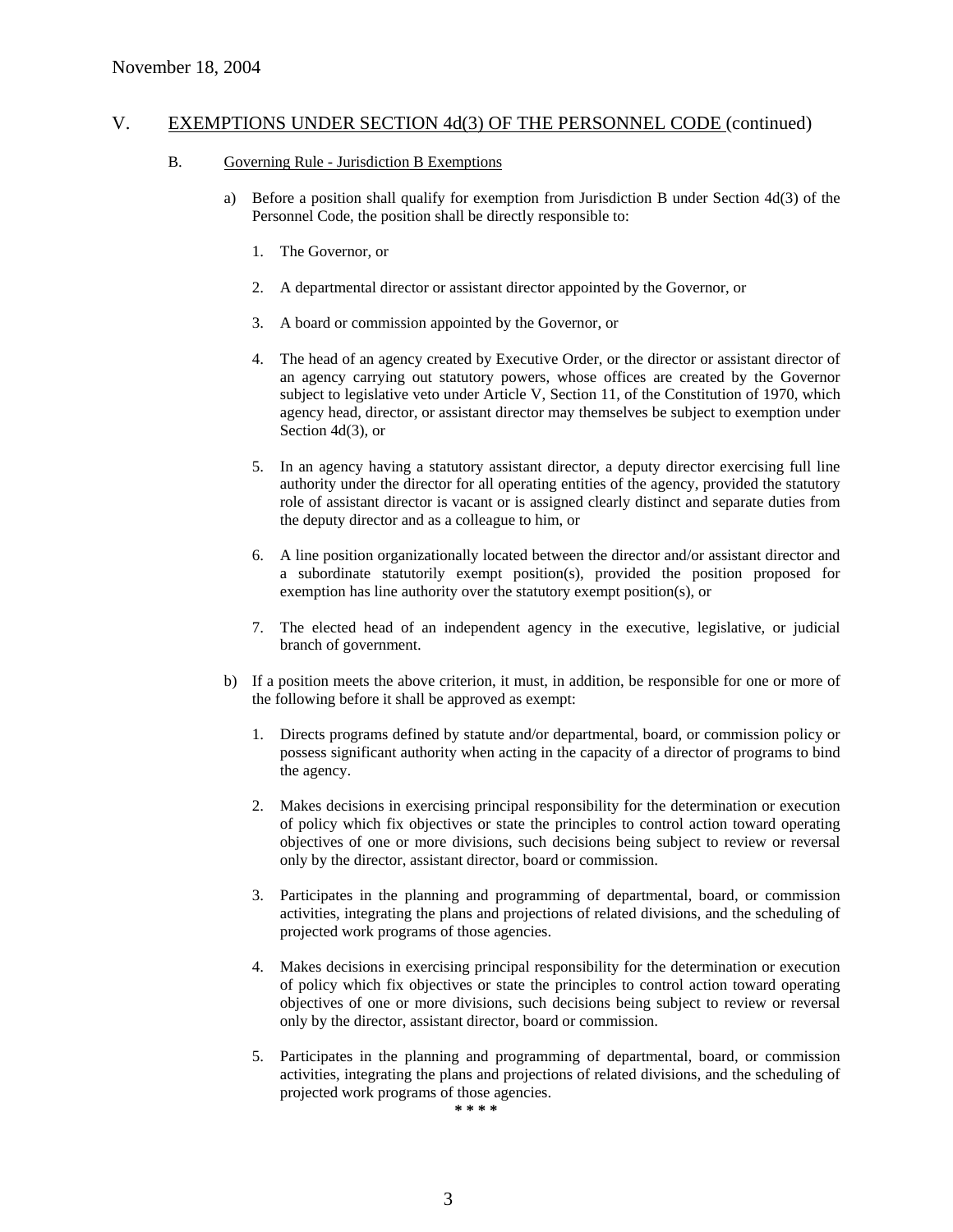- Assistant Director Andrew Barris reported that the Department of Children and Family Services stated that the position in Item C would no longer be a policy-making position. The request for rescission of 4d(3) exemption was recommended by both CMS and Commission staff.
- The Department of Aging withdrew their exemption request in Item D.
- Barris stated that Item E, Deputy Director of Finance, was responsible for the determination and execution of fiscal policy for the Department of Corrections and that the organizational chart reflected that the position met the reporting requirements of Rule 11. Therefore, the staff recommended exemption.
- The Commission staff had questions regarding the policy-making responsibilities of Item F, the Manager of Loan Originator Regulation at the Department of Financial and Professional Regulation. Commission staff member, Andrew Barris, spoke with Richard Foxman at the DFPR regarding the responsibilities of the position. Foxman explained that the position is the sole policy making/implementing position at the DFPR as it relates to the Illinois Residential Mortgage License Act of 1987 and the Illinois High Risk Home Loan Act. Foxman explained that, in addition to drafting policy for the Department as it relates to the above-mentioned statutes, the position would also be making/implementing policy regarding the licensing of in-state and out-of-state mortgage brokers and/or bankers. The position would be making/implementing policy regarding the discipline imposed on entities for violations of those statutes – in addition to insuring that any discipline imposed is consistent with the Governor's financial growth objectives and not overly burdensome on the financial communities affected by such discipline. For these reasons, the staff recommended exemption.
- Regarding Item G1, Barris spoke to Theresa Bietsch at the Department of Public Aid. The staff had questions regarding the potential overlap of the proposed Chief Operating Officer position with other positions reflected in the organizational chart. Bietsch explained that this position would become the Chief of Staff position, acting in the capacity of the Director's second-in-command and that the Chief of Staff position would be abolished. For these reasons, the staff recommended exemption.
- Commission staff had questions regarding the policy-making responsibilities of Item G2, the Special Assistant for Business Practices. Bietsch explained that this position is responsible for making the Department of Public Aid more efficient and effective in light of the increased volume of claims submitted to the Department, the loss of 250 temporary employees due to the collective bargaining agreement and the efficiency in all other programs offered by the DPA. For instance, claims made to the Department have substantially increased after income requirements associated with some of the assistance programs offered by the DPA were eliminated. This position will focus on the best way to handle the huge influx of claims that have resulted from the elimination of the income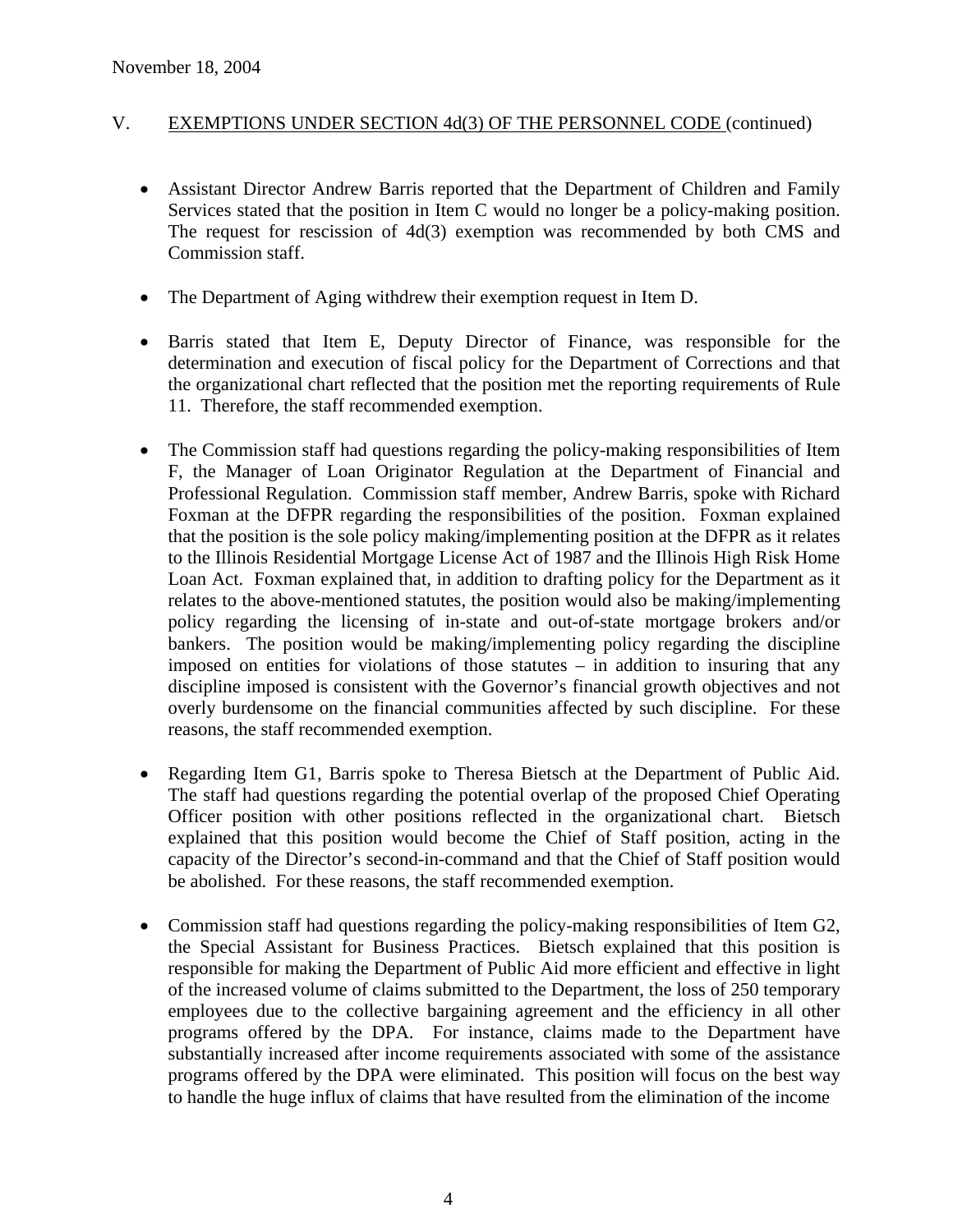requirement. In addition, this position will save the Department and the State a considerable amount of money because the Department will not be required to hire a consulting firm to address these issues. For these reasons, the staff recommended exemption.

- The Illinois State Police requested an exemption for Item H, Chief of Human Resources in March of 2004. Due to concerns regarding the reporting requirement, the position was continued to the April meeting and it was ultimately denied because the position failed to meet the reporting requirement stated in Rule 11. The ISP has been reorganized and now the Human Resources position meets the requirements of Rule 11. For these reasons, the staff recommended exemption.
- Barris reported that Item I, the Human Resources Manager position for the Department of Financial and Professional Regulation, meets the reporting requirement and makes/implements all personnel policy of the consolidated DFPR agency. For these reasons, the staff recommended exemption.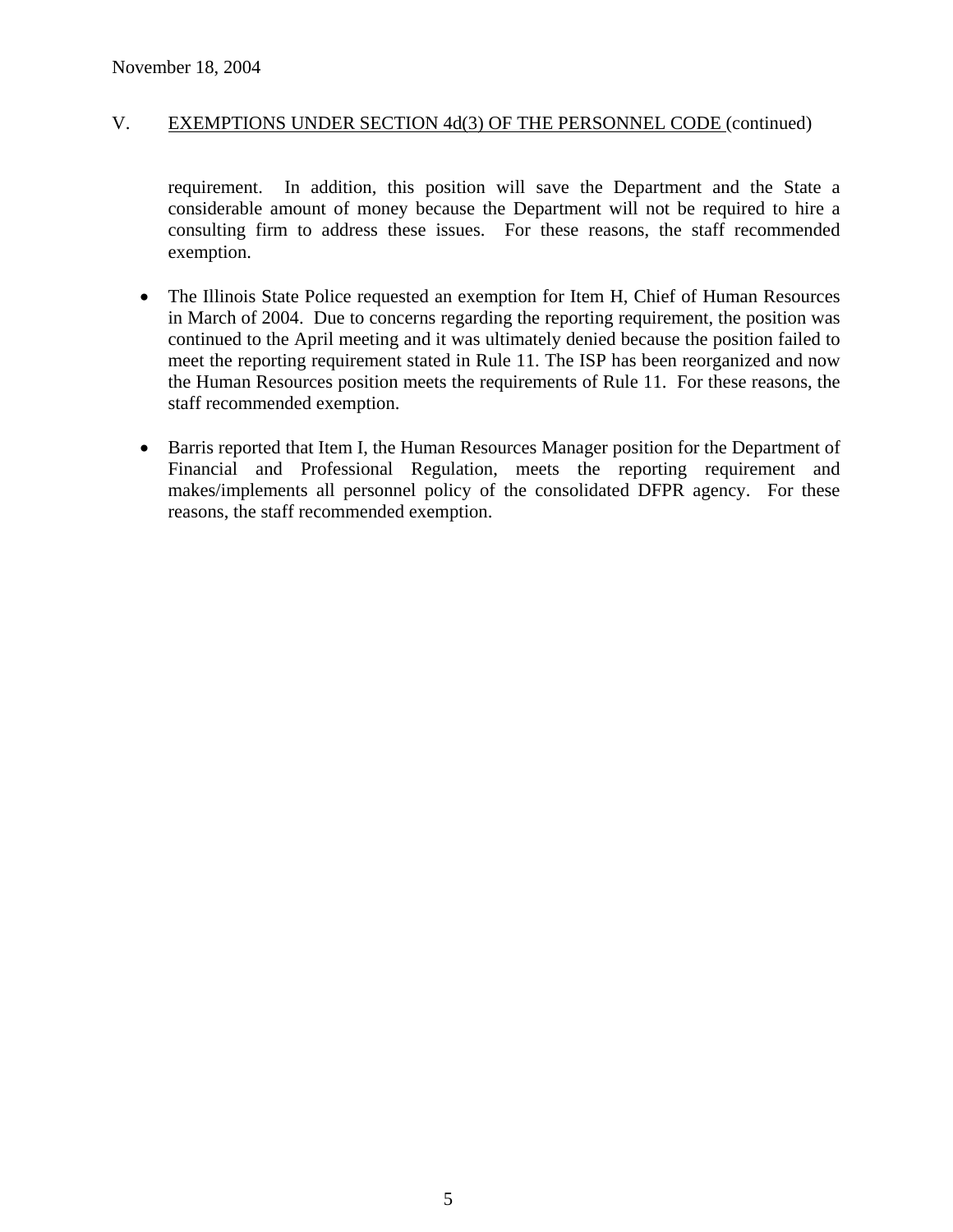#### **C. Request for 4d(3) Exemption Withdrawn**

**The following 4d(3) request for exemption was withdrawn prior to the November 18, 2004 meeting:** 

| Department on Aging                 |
|-------------------------------------|
| <b>Public Service Administrator</b> |
| 37015-47-00-000-00-02               |
| <b>Executive Office</b>             |
| Vacant                              |
| Director                            |
| <b>Sangamon County</b>              |
|                                     |

# **IT WAS MOVED BY COMMISSIONER PETERSON, SECONDED BY COMMISSIONER EWELL AND THE MOTION UNANIMOUSLY ADOPTED TO CONTINUE, RESCIND OR APPROVE THE REQUESTS FOR 4D(3) EXEMPTION FOR THE FOLLOWING POSITIONS IN ACCORDANCE WITH STAFF RECOMMENDATION:**

## **D. Requests for 4d(3) Exemption Continued by the Commission**

**The following 4d(3) requests for exemption from the Department of Central Management Services were continued at the November 18, 2004 meeting until the December 16, 2004 meeting:** 

| <b>Position Title:</b>  | Senior Public Service Administrator                   |
|-------------------------|-------------------------------------------------------|
| Position Number:        | 40070-37-60-340-01-01                                 |
| Bureau/Division:        | Bureau of Property Management/Transactions & Property |
| Incumbent:              | Vacant                                                |
| Supervisor:             | Manager of Transactions and Property Administration   |
| Location:               | <b>Cook County</b>                                    |
|                         |                                                       |
| <b>Position Title:</b>  | Senior Public Service Administrator                   |
| <b>Position Number:</b> | 40070-37-60-330-01-02                                 |
| Bureau/Division:        | Bureau of Property Management/Transactions & Property |
| Incumbent:              | Vacant                                                |
| Supervisor:             | Manager of Transactions and Property Administration   |
| Location:               | <b>Sangamon County</b>                                |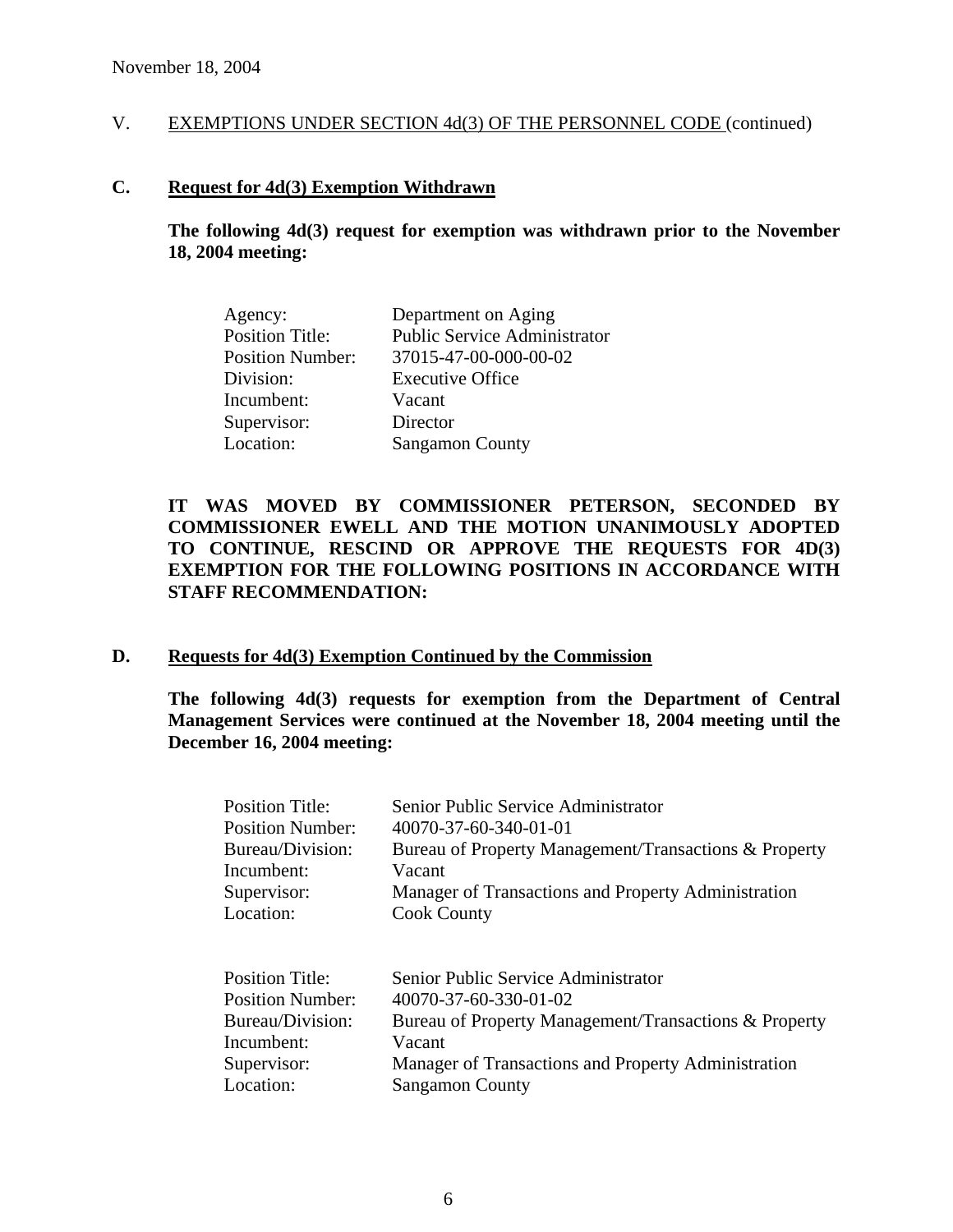| <b>Position Title:</b>  | Senior Public Service Administrator                 |
|-------------------------|-----------------------------------------------------|
| <b>Position Number:</b> | 40070-37-60-310-01-02                               |
| Bureau/Division:        | Bureau Of Property Management/Transactions and      |
|                         | <b>Property Administration</b>                      |
| Incumbent:              | Vacant                                              |
| Supervisor:             | Manager of Transactions and Property Administration |
| Location:               | <b>Cook County</b>                                  |

# **E. Request for 4d(3) Exemption Rescinded by the Commission**

**The following request to rescind 4d(3) exemption was approved at the November 18, 2004 meeting:** 

| Department of Children & Family Services |
|------------------------------------------|
| Senior Public Service Administrator      |
| 40070-16-16-000-00-01                    |
| <b>Training and Development Services</b> |
| Vacant                                   |
| Deputy Director                          |
| <b>Cook County</b>                       |
|                                          |

# **F. Requests for 4d(3) Exemption Approved by the Commission**

**The following 4d(3) requests for exemption were approved at the November 18, 2004 meeting:** 

| Agency:                 | Department of Corrections                  |
|-------------------------|--------------------------------------------|
| <b>Position Title:</b>  | Senior Public Service Administrator        |
| <b>Position Number:</b> | 40070-29-11-200-00-01                      |
| Division:               | <b>Fiscal Services</b>                     |
| Incumbent:              | Vacant                                     |
| Supervisor:             | Deputy Director/Finance and Administration |
| Location:               | <b>Sangamon County</b>                     |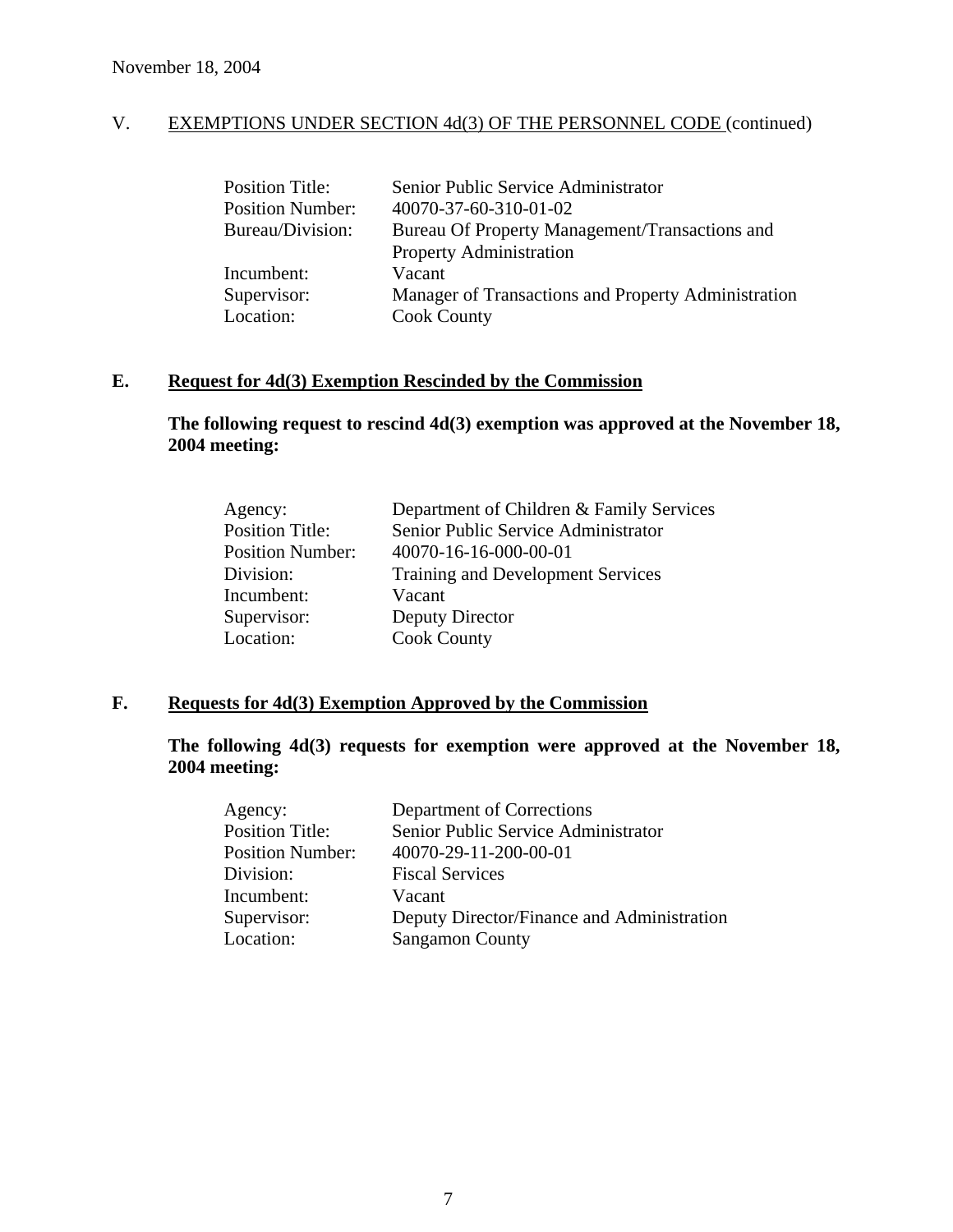| Agency:<br><b>Position Title:</b><br><b>Position Number:</b><br>Division:<br>Incumbent:<br>Supervisor:<br>Location: | Department of Financial & Professional Regulation<br>Senior Public Service Administrator<br>40070-13-10-020-00-01<br><b>Banks and Real Estate</b><br>Vacant<br>Director/Banks and Real Estate<br><b>Cook County</b> |
|---------------------------------------------------------------------------------------------------------------------|---------------------------------------------------------------------------------------------------------------------------------------------------------------------------------------------------------------------|
| Agency:<br><b>Position Title:</b><br><b>Position Number:</b><br>Division:<br>Incumbent:<br>Supervisor:<br>Location: | Department of Public Aid<br>Senior Public Service Administrator<br>40070-33-00-080-00-21<br>Office of the Director<br>Vacant<br>Director<br>Cook                                                                    |
| Agency:<br><b>Position Title:</b><br><b>Position Number:</b><br>Division:<br>Incumbent:<br>Supervisor:<br>Location: | Department of Public Aid<br>Senior Public Service Administrator<br>40070-33-00-090-00-21<br>Office of the Director<br>Vacant<br>Director<br>Cook                                                                    |
| Agency:<br><b>Position Title:</b><br><b>Position Number:</b><br>Division:<br>Incumbent:<br>Supervisor:<br>Location: | Illinois State Police<br>Senior Public Service Administrator<br>40070-21-00-300-00-01<br>Human Resources Bureau<br>Vacant<br>Deputy Director of Administration<br><b>Sangamon County</b>                            |
| Agency:<br><b>Position Title:</b><br><b>Position Number:</b><br>Division:<br>Incumbent:<br>Supervisor:<br>Location: | Department of Financial & Professional Regulation<br>Senior Public Service Administrator<br>40070-13-03-000-00-01<br>Human Resources Manager<br>Vacant<br>Secretary<br><b>Cook County</b>                           |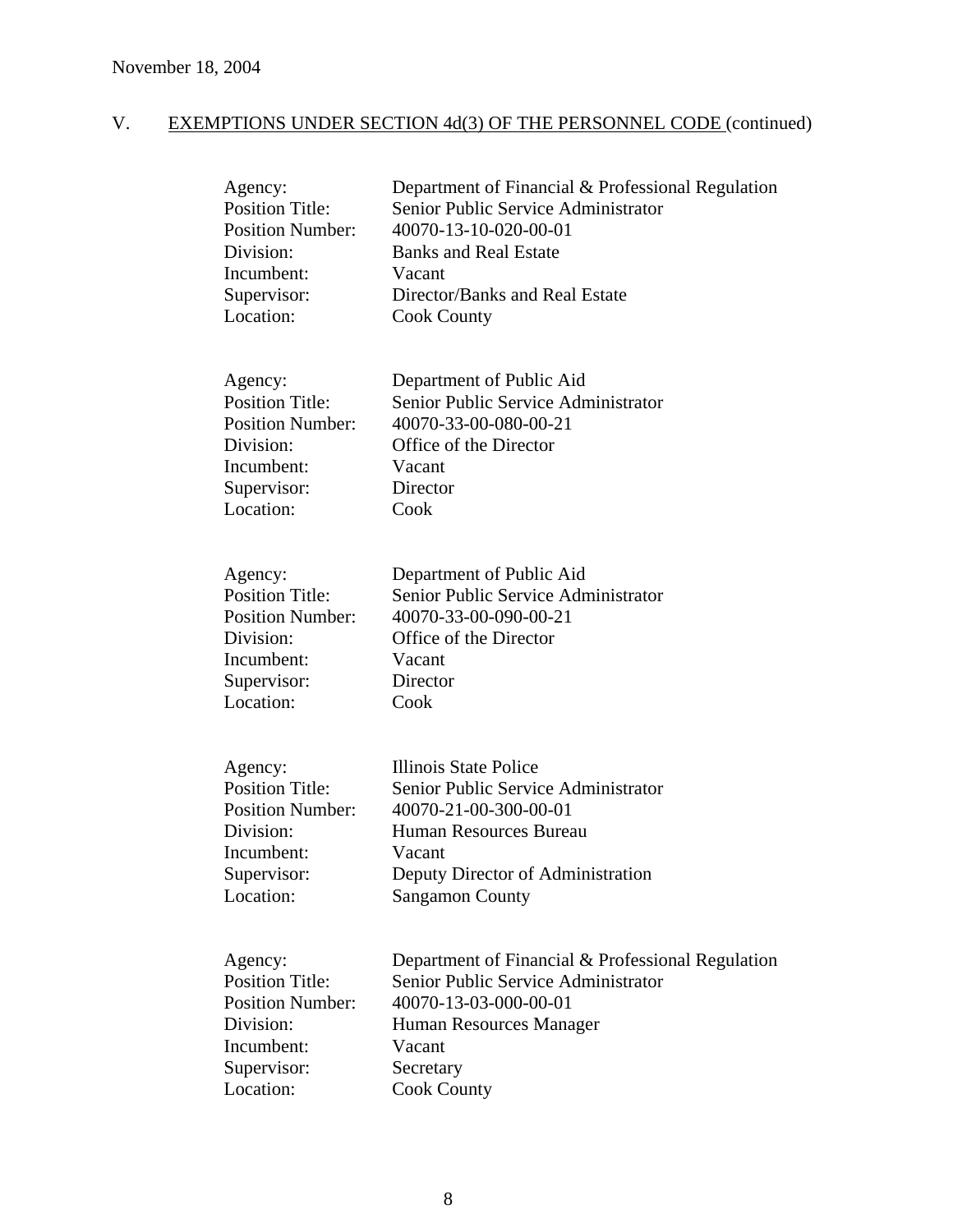# VI. MOTION TO GO INTO EXECUTIVE SESSION

# **IT WAS MOVED BY COMMISSIONER EWELL, SECONDED BY COMMISSIONER RICHARDS AND THE MOTION UNANIMOUSLY ADOPTED TO HOLD AN EXECUTIVE SESSION TO CONSIDER APPEALS OF DISMISSAL FILED WITH THE COMMISSION.**

#### VII. RECONVENE MEETING

Upon due and proper notice the regular meeting of the Illinois Civil Service Commission was reconvened at 425-1/2 South Fourth Street, Springfield, Illinois at 11:53 a.m.

#### **PRESENT**

Chris Kolker, Chairman; George E. Richards, Raymond W. Ewell and Barbara J. Peterson, Commissioners; and Daniel Stralka and Andrew Barris of the Commission staff.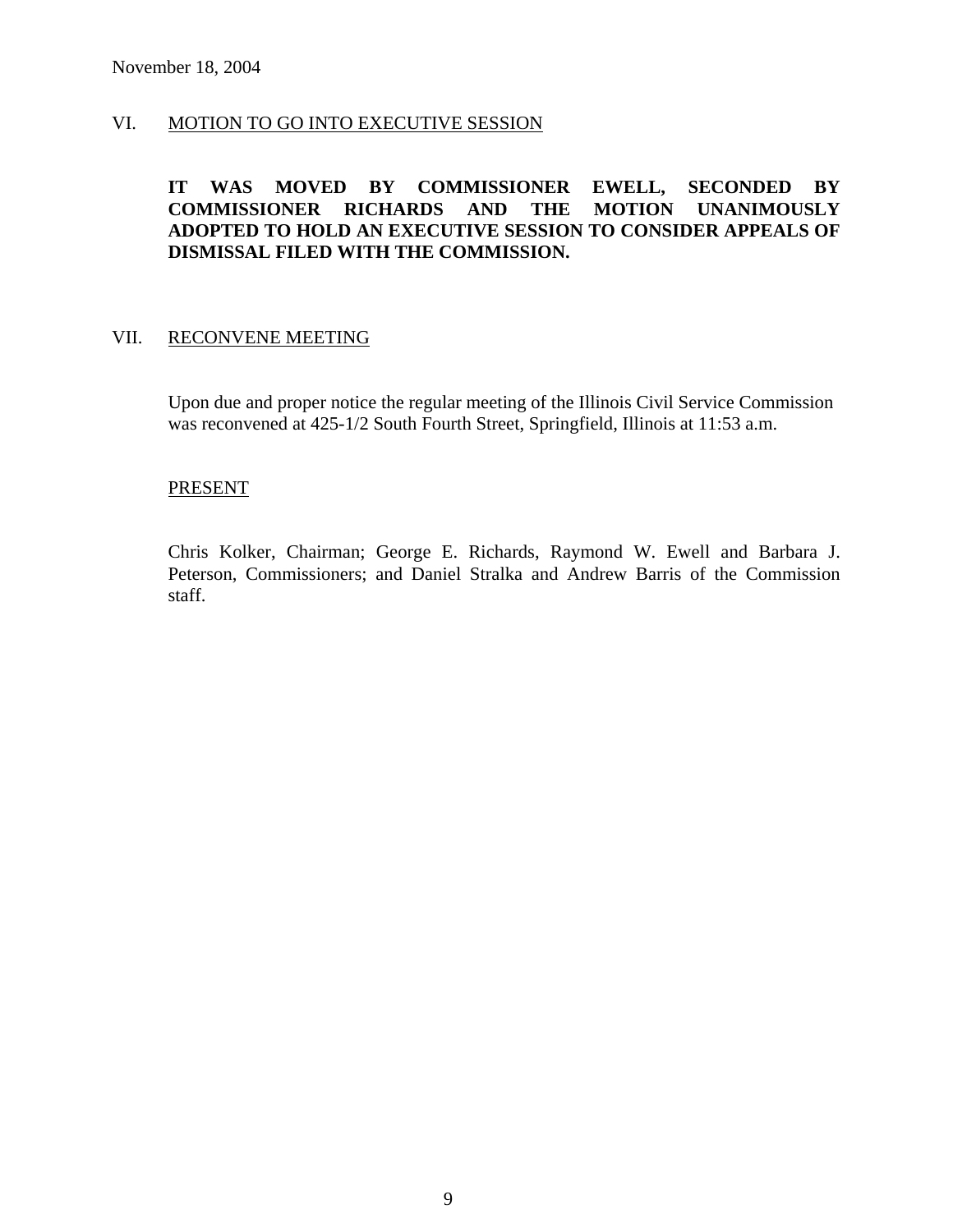#### VIII. NON-MERIT APPOINTMENT REPORT

The Personnel Code permits non-merit appointments for a limited period of time, i.e., emergency appointments shall not exceed 60 days and shall not be renewed, and positions shall not be filled on a temporary or provisional basis for more than six months out of any twelve-month period. Consecutive non-merit appointments are not violative of the Code, however, they do present a possible evasion of merit principles and should be monitored. Set forth below is the number of consecutive non-merit appointments made by each department. These statistics are from the Department of Central Management Services consecutive non-merit report as of October 31, 2004.

|                                    | 9/30/04 | 10/31/ |
|------------------------------------|---------|--------|
| Agriculture                        | 8       |        |
| <b>Central Management Services</b> |         |        |
| Children & Family Services         |         |        |
| Comm. & Econ. Opportunity          |         |        |
| <b>Emergency Management Agency</b> |         |        |
| <b>Environmental Protection</b>    |         |        |
| <b>Historic Preservation</b>       | 20      | 16     |
| <b>Natural Resources</b>           | 26      |        |
| <b>Prisoner Review Board</b>       |         |        |
| Public Aid                         |         |        |
| Public Health                      |         |        |
| <b>State Retirement Systems</b>    |         |        |
| Transportation                     | 3       |        |
| Totals                             | 78      |        |
|                                    |         |        |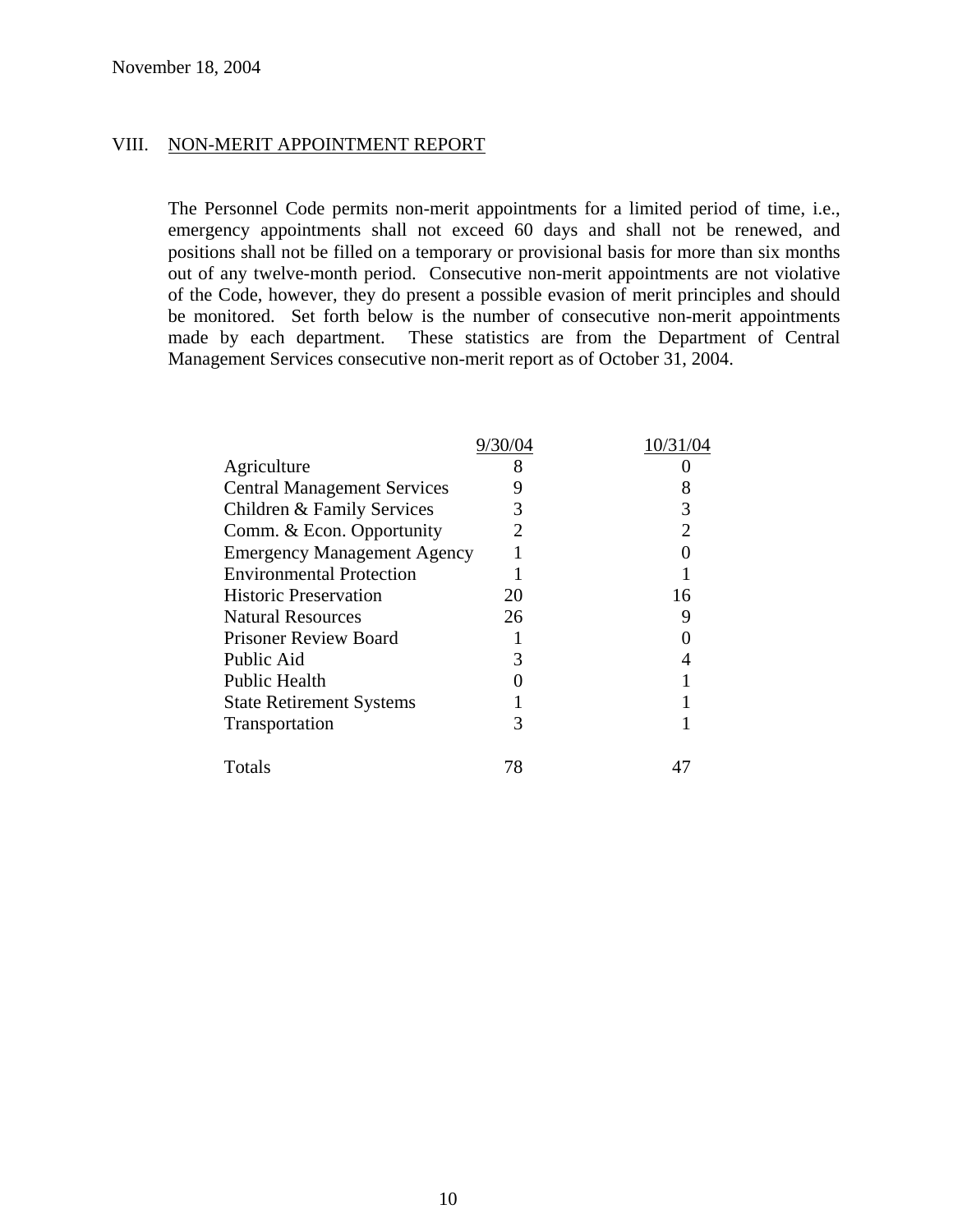# IX. PUBLICLY ANNOUNCED DECISIONS RESULTING FROM APPEAL

# • **DISCHARGE**

#### **DA-72-04**

| Respondent | William O. Kelley            | <b>Appeal Date</b>   | $11 - 19 - 03$           |
|------------|------------------------------|----------------------|--------------------------|
| Agency     | Corrections                  | <b>Decision Date</b> | 11-08-04                 |
| Type of    | Discharge                    | <b>ALJ</b>           | Daniel Stralka           |
| Appeal     |                              |                      |                          |
| Charge     | Sexual Harassment;           | Recommended          | <b>Charges Partially</b> |
|            | <b>Submitting A False</b>    | Decision On          | Proven; Discharge        |
|            | Incident Report;             | Remand               | Upheld.                  |
|            | <b>Retaliating Against A</b> |                      |                          |
|            | <b>Female Correctional</b>   |                      |                          |
|            | Officer.                     |                      |                          |

**IT WAS MOVED BY COMMISSIONER RICHARDS, SECONDED BY COMMISSIONER EWELL AND BY ROLL CALL VOTE THE MOTION UNANIMOUSLY ADOPTED TO AFFIRM THE RECOMMENDED DECISION OF THE ADMINISTRATIVE LAW JUDGE THAT THE RESPONDENT, WILLIAM O. KELLEY, BE DISCHARGED FROM HIS POSITION AS PUBLIC SERVICE ADMINISTRATOR WITH THE DEPARTMENT OF CORRECTIONS.** 

# • **DISCHARGE**

#### **DA-93-04**

|         | Respondent   Dion P. Butler | Appeal Date          | 5/03/04           |
|---------|-----------------------------|----------------------|-------------------|
| Agency  | <b>IDOT</b>                 | <b>Decision Date</b> | 11/05/04          |
| Type of | Discharge                   | ALJ                  | Daniel Stralka    |
| Appeal  |                             |                      |                   |
| Charge  | <b>Failure To Answer</b>    | Recommended          | Charges Proven;   |
|         | Snow And Ice Call-          | Decision On          | Discharge Upheld. |
|         | Out.                        | Remand               |                   |

**IT WAS MOVED BY COMMISSIONER RICHARDS, SECONDED BY COMMISSIONER PETERSON AND BY ROLL CALL VOTE THE MOTION UNANIMOUSLY ADOPTED TO AFFIRM THE RECOMMENDED DECISION OF THE ADMINISTRATIVE LAW JUDGE THAT THE RESPONDENT, DION P. BUTLER, BE DISCHARGED FROM HIS POSITION AS HIGHWAY MAINTAINER WITH THE DEPARTMENT OF TRANSPORTATION.**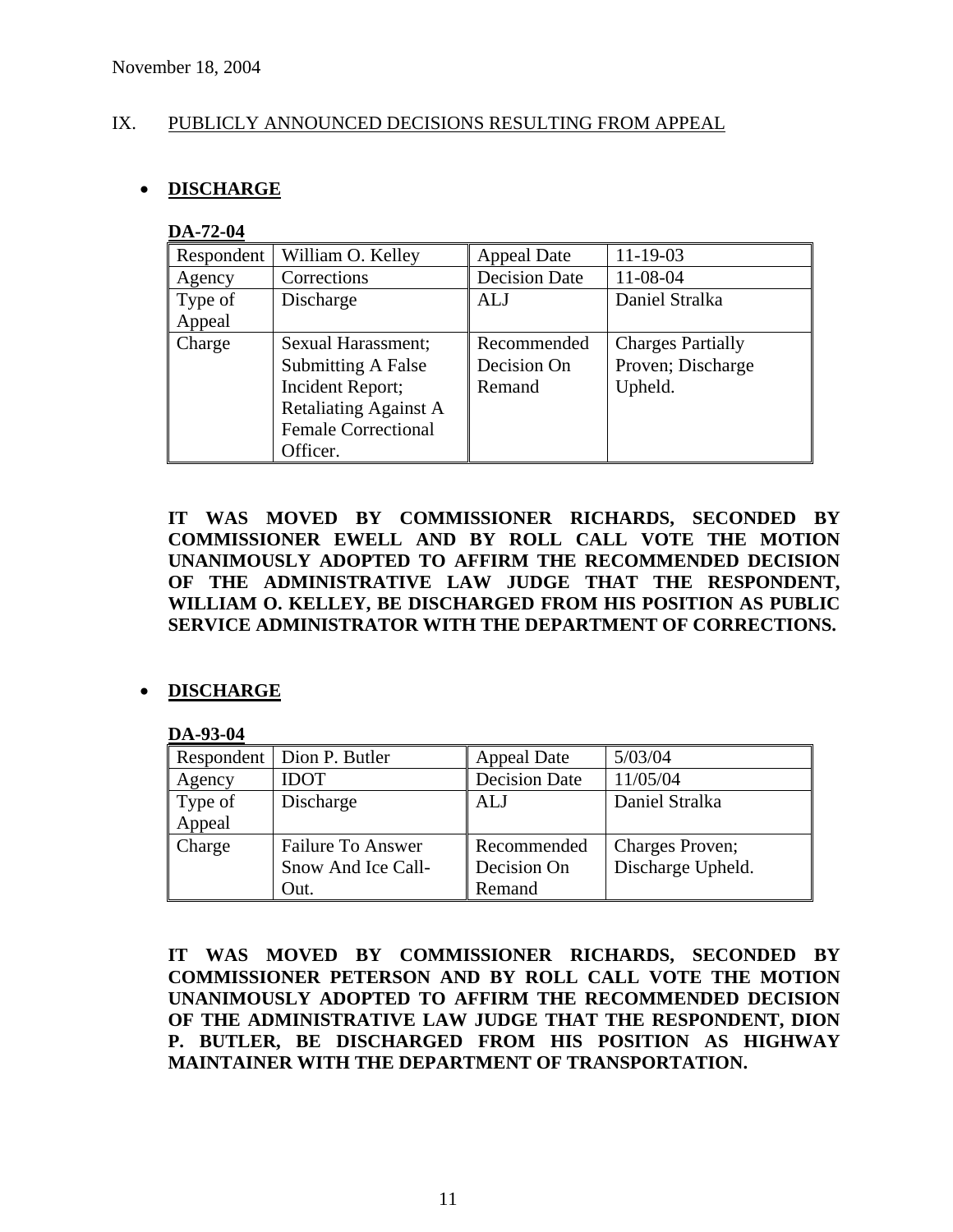# IX. PUBLICLY ANNOUNCED DECISIONS RESULTING FROM APPEAL (continued)

# • **DISCHARGE**

#### **DA-60-04**

| Respondent | Oyindamola Omole | Appeal Date          | 9/20/03              |
|------------|------------------|----------------------|----------------------|
| Agency     | <b>DHS</b>       | <b>Decision Date</b> | 11/8/04              |
| Type of    | Discharge        | <b>ALJ</b>           | <b>Leonard Sacks</b> |
| Appeal     |                  |                      | <b>Andrew Barris</b> |
| Charge     | Neglect.         | Recommended          | Charges Proven;      |
|            |                  | Decision On          | Discharge Upheld.    |
|            |                  | Remand               |                      |

**IT WAS MOVED BY COMMISSIONER RICHARDS, SECONDED BY COMMISSIONER EWELL AND BY ROLL CALL VOTE THE MOTION UNANIMOUSLY ADOPTED TO REJECT THE RECOMMENDED DECISION OF THE ADMINISTRATIVE LAW JUDGE AND HEREBY REMAND THE APPEAL TO THE ADMINISTRATIVE LAW JUDGE FOR THE PURPOSE OF FURTHER PROCEEDINGS.** 

# • **DISCHARGE REMAND FOR CLARIFICATION**

**DA-34-02**

|         | Respondent   Latina Pickett | <b>Appeal Date</b>   | $4 - 8 - 02$                   |
|---------|-----------------------------|----------------------|--------------------------------|
| Agency  | <b>DHS</b>                  | <b>Decision Date</b> | 3/18/04                        |
| Type of | Discharge                   | ALJ                  | <b>Leonard Sacks</b>           |
| Appeal  |                             |                      |                                |
| Charge  | Service Recipient           | Recommended          | <b>ALJ Clarifies Basis For</b> |
|         | Abuse.                      | Decision             | Finding Of Fact In             |
|         |                             |                      | Recommended Decision.          |

**IT WAS MOVED BY COMMISSIONER PETERSON, SECONDED BY COMMISSIONER EWELL AND BY ROLL CALL VOTE THE MOTION UNANIMOUSLY ADOPTED TO CONCUR AND ADOPT THE SUPPLEMENTAL EXPLANATION IDENTIFYING THE BASIS IN THE RECORD FOR THE ADMINISTRATIVE LAW JUDGE'S FINDING OF FACT.**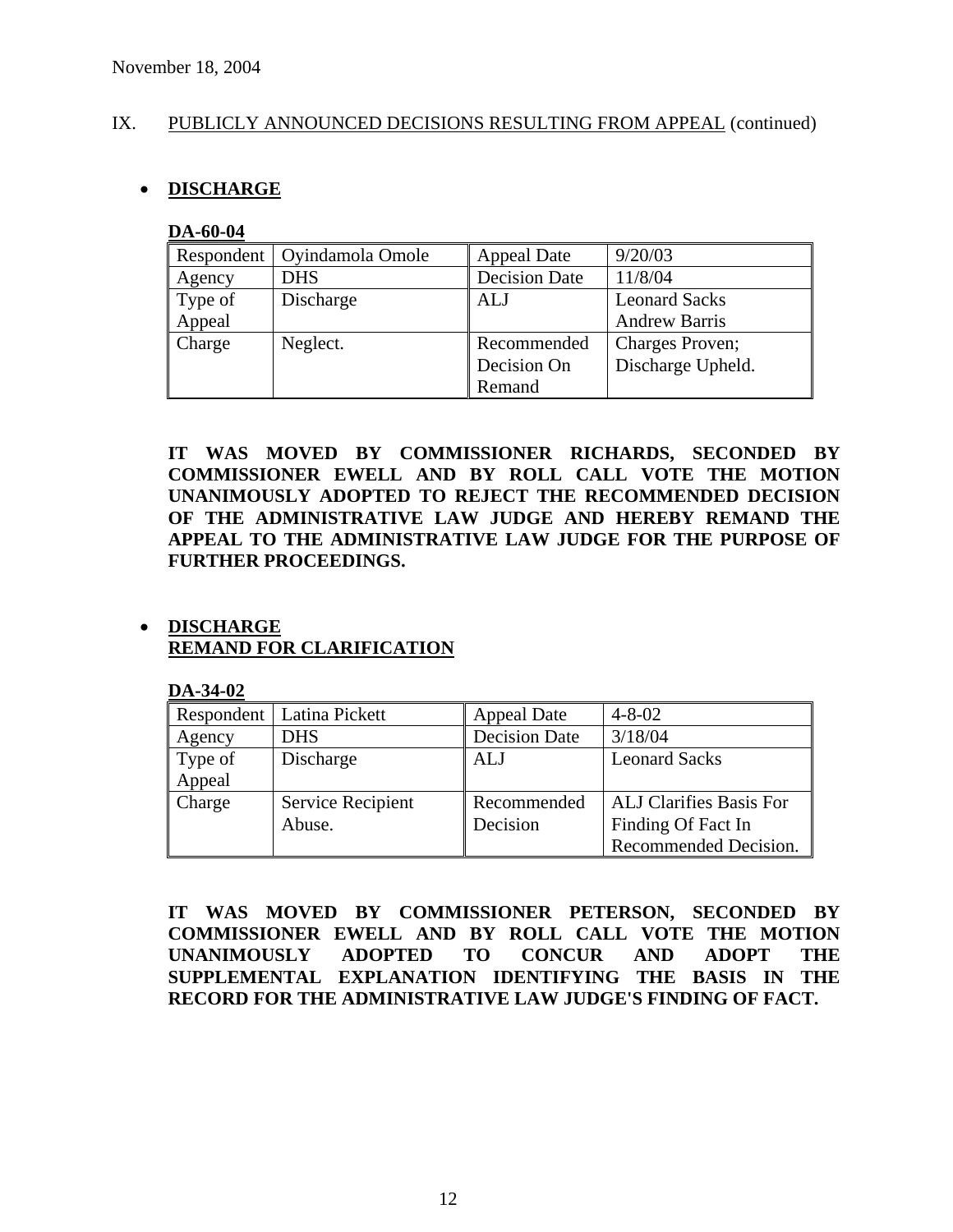# X. APPEALS TERMINATED WITHOUT DECISION

# • **DISMISSAL**

#### **DA-99-04**

|         | Respondent   Karla A. Powe | Appeal Date          | 8/9/04                   |
|---------|----------------------------|----------------------|--------------------------|
| Agency  | <b>DHS</b>                 | <b>Decision Date</b> | 10/28/04                 |
| Type of | Discharge                  | ALJ                  | <b>Andrew Barris</b>     |
| Appeal  |                            |                      |                          |
| Charge  | Service Recipient          | Recommended          | <b>Motion To Dismiss</b> |
|         | Abuse.                     | Decision             | Granted; Appeal          |
|         |                            |                      | Dismissed.               |

# **IT WAS MOVED BY COMMISSIONER PETERSON, SECONDED BY COMMISSIONER RICHARDS AND BY ROLL CALL VOTE THE MOTION UNANIMOUSLY ADOPTED TO AFFIRM THE RECOMMENDED DECISION THAT THE APPEAL OF THE RESPONDENT BE DISMISSED.**

# • **DISMISSAL**

#### **DA-86-04**

| Respondent | Maurice Levy               | <b>Appeal Date</b>   | 3/12/04                       |
|------------|----------------------------|----------------------|-------------------------------|
| Agency     | <b>IDES</b>                | <b>Decision Date</b> | 11/3/04                       |
| Type of    | Discharge                  | ALJ                  | Daniel Stralka                |
| Appeal     |                            |                      |                               |
| Charge     | Insubordination;           | Recommended          | <b>Stipulation To Dismiss</b> |
|            | <b>Failure To Complete</b> | Decision             | And Resignation               |
|            | Assigned Work;             |                      | Agreement Received.           |
|            | Unauthorized               |                      | Appeal Dismissed.             |
|            | Absences/Notification      |                      |                               |
|            | Of Absence                 |                      |                               |

# **IT WAS MOVED BY COMMISSIONER EWELL, SECONDED BY COMMISSIONER RICHARDS AND BY ROLL CALL VOTE THE MOTION UNANIMOUSLY ADOPTED TO AFFIRM THE RECOMMENDED DECISION THAT THE APPEAL OF THE RESPONDENT BE DISMISSED.**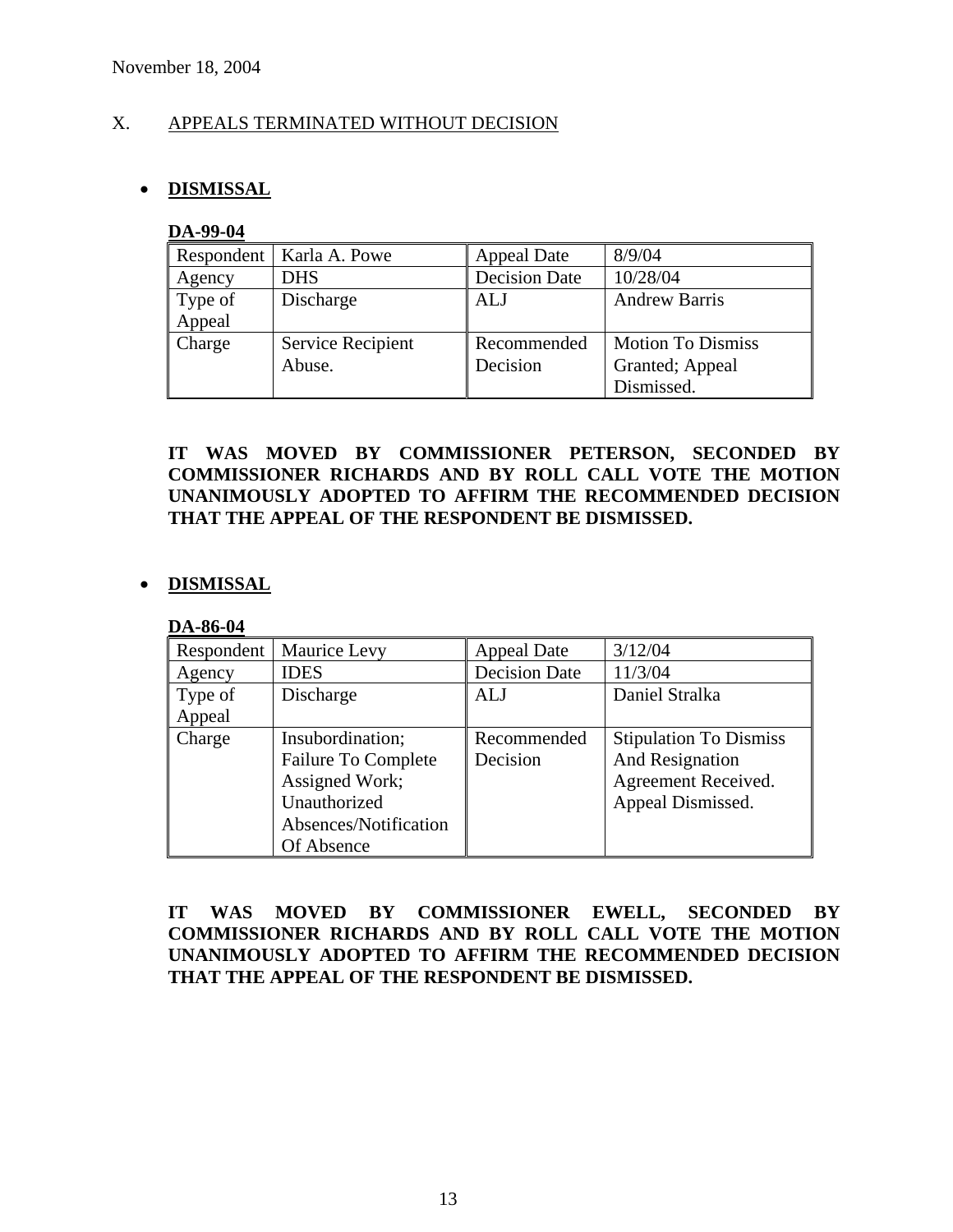# X. APPEALS TERMINATED WITHOUT DECISION (continued)

# • **DISMISSAL**

#### **DA-18-05**

| Respondent | <b>Bobby Gevrekis</b> | <b>Appeal Date</b>   | 8/03/04              |
|------------|-----------------------|----------------------|----------------------|
| Agency     | CMS                   | <b>Decision Date</b> | 10/15/04             |
| Type of    | Discharge             | <b>ALJ</b>           | <b>Andrew Barris</b> |
| Appeal     |                       |                      |                      |
| Charge     | Non-Certified         | Recommended          | CSC Has No           |
|            | Employee.             | Decision             | Jurisdiction.        |

# **IT WAS MOVED BY COMMISSIONER RICHARDS, SECONDED BY COMMISSIONER EWELL AND BY ROLL CALL VOTE THE MOTION UNANIMOUSLY ADPOPTED TO AFFIRM THE RECOMMENDED DECISION THAT THE COMMISSION IS WITHOUT JURISDICTION TO CONSIDER THE APPEAL OF THE RESPONDENT, BOBBY GEVREKIS.**

# XI. EMERGENCY AMENDMENT TO THE PERSONNEL RULES

IT WAS MOVED BY COMMISSIONER PETERSON, SECONDED BY COMMISSIONER RICHARDS AND BY ROLL CALL VOTE THE MOTION UNANIMOUSLY ADOPTED TO APPROVE THE EMERGENCY AMENDMENT TO THE PERSONNEL RULES.

# XII. SEMI-ANNUAL REVIEW OF EXECUTIVE SESSION MINUTES PURSUANT TO OPEN MEETINGS ACT

**IT WAS MOVED BY COMMISSIONER PETERSON, SECONDED BY COMMISSIONER RICHARDS AND THE MOTION UNANIMOUSLY ADOPTED THAT AFTER SEMI-ANNUAL REVIEW OF EXECUTIVE SESSION MINUTES PURSUANT TO THE OPEN MEETINGS ACT, THE MINUTES SHALL REMAIN CLOSED INDEFINITELY REGARDING ALL PERSONNEL MATTERS.**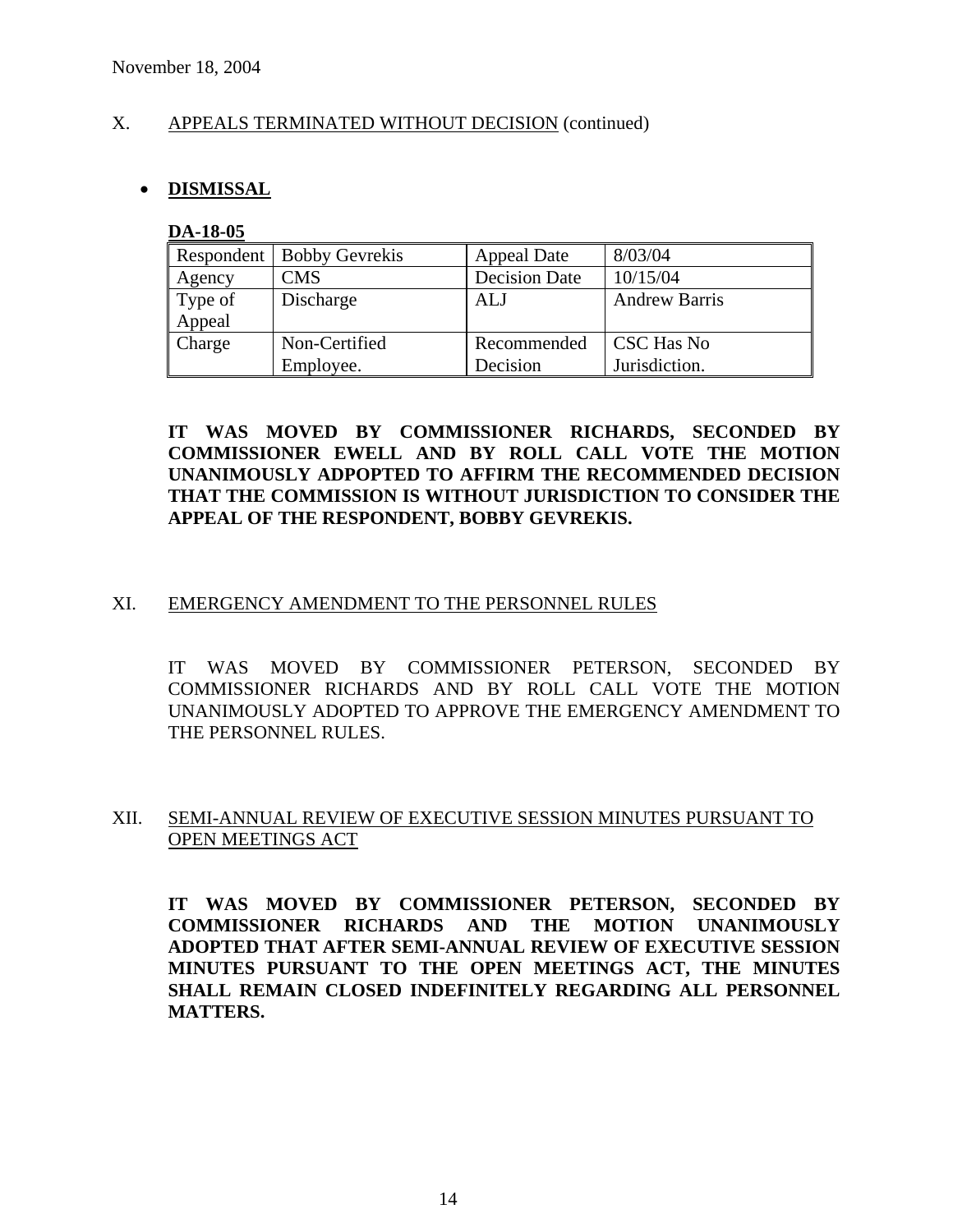# XIII. STAFF REPORT

- Executive Director Daniel Stralka advised the Commissioners that there will be a slight change in the dates for responses to recommended decisions. With the advent of electronic communication, parties will now be allowed up to the Tuesday before a meeting in select appeals to file responses. The general rule will be 10 days from the date the decision is mailed or two days before the meeting, whichever is shorter. This will also allow additional time for the administrative law judges to draft recommended decisions.
- Executive Director Daniel Stralka also reported on the status of former Administrative Law Judge Sacks' 15 pending appeals:

 4 have settled or are settling; 1 was disposed of at today's meeting; 4 have gone to hearing and are awaiting transcripts and/or briefs; 4 are set for hearing or are in progress; 1 decision is being drafted; and 1 is set for status, probably to be dismissed.

- Executive Director Daniel Stralka and Fiscal Officer Sandy Guppy attended the first preliminary budget meeting for FY06. Our first submissions are due December 8.
- Executive Director Daniel Stralka, Sandy Guppy and Linda Fleming attended a records meeting with Steve Jones from the Secretary of State Archives Office. Further research is necessary to update our record retention policy and process. A review of the records indicated that there has been a relatively long period of inaction in this area for the Commission.
- CMS has requested additional time to obtain the Public Information Officer listing requested at the Commission's October meeting.

# XIV. ANNOUNCEMENT OF NEXT MEETING

Announcement of the next regular meeting to be held on Thursday, December 16, 2004 at 9:00 a.m. in the Commission's Chicago Office.